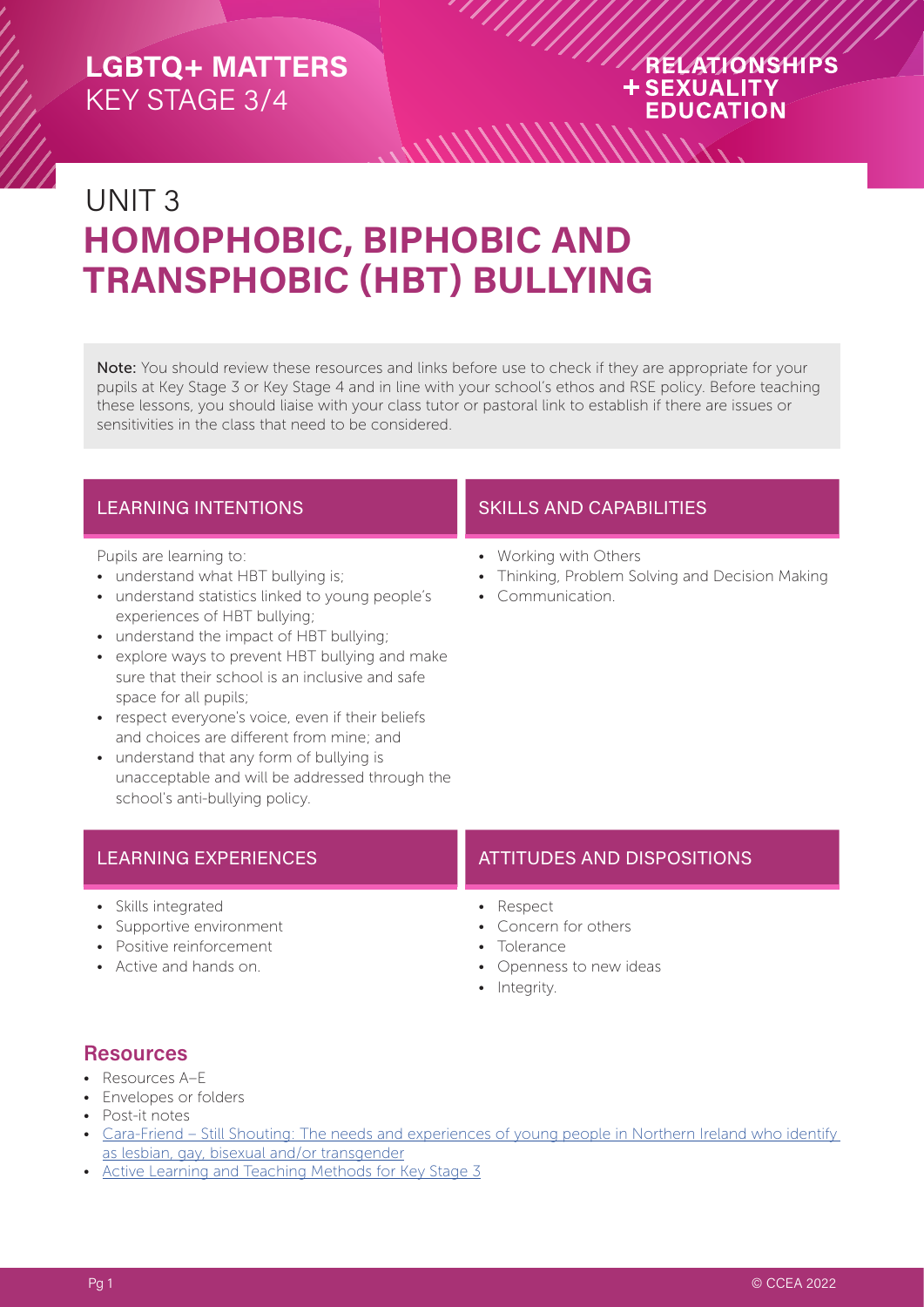#### RELATIONSHIPS **+SEXUALITY EDUCATION**

## UNIT 3 **HOMOPHOBIC, BIPHOBIC AND TRANSPHOBIC (HBT) BULLYING**

#### **Activity 1 What is HBT bullying?**

- Start this activity by revisiting some of the terms from Unit 1, such as LGBTQ+, non-binary and transgender.
- Then ask the pupils to suggest what the word **phobia** means.
- Give the pupils:
	- a simple definition of phobia, such as this one from the NHS: 'an overwhelming and debilitating fear of an object, place, situation, feeling or animal'; and

 $\frac{1}{2}$ 

- some examples of phobias that they may be familiar with, such as arachnophobia (fear of spiders) or claustrophobia (fear of confined spaces).
- Write HBT on the board and ask the class to suggest what the letters could stand for.
- With the class, look at the school's anti-bullying policy and then give the class the following definition of HBT bullying from the Anti-Bullying Alliance, making sure that the pupils understand what each term means.
- 'Homophobic, biphobic and transphobic (HBT) bullying is bullying directed at someone who is or is perceived to be lesbian, gay, bisexual or trans (LGBT).'
- Print out enough copies of Resource A for small groups in the class.
- Cut out the statements and percentages on Resource A, shuffle them and put them into an envelope or folder.
- Ask the groups to match the correct percentage with each statement about the experience of LGBT young people in Northern Ireland.
- When they have finished, show the class the correct answers, which are on Resource B.
- Ask the pupils which statistics they found most surprising and why.
- Discuss their responses as a class.

## **Activity 2**

#### **Dealing with offensive language**

- Ask the pupils to discuss the negative use of the word gay and then discuss the following questions in groups of three or four:
	- Is this word being used negatively around school or in the community? What do you think people mean when they call something or someone gay?
	- If you heard it being used negatively, would you challenge it? If so, how? If not, why not?
	- What impact might the negative use of the word gay have on pupils or staff who identify as LGBTQ+?
	- Does HBT bullying also occur online? If so, how?
- Give each group a copy of Resource C, which contains a list of phrases. Explain to the class that when these phrases are used towards LGBTQ+ people, they are offensive and hurtful.
- Ask the groups to discuss the negative impact that this type of language could have on an LGBTQ+ pupil.
- You could also ask the pupils to add other examples of negative language, but make sure that the language they use is appropriate.
- Ask the groups to share their responses with the rest of the class for discussion.
- Write any key points of understanding on the board.
- Then explain to the class that someone who supports equality and fairness for the LGBTQ+ community and actively challenges HBT bullying is often described as an **ally**.
- Do you think everyone who challenges HBT bullying would be happy to be referred to as an ally?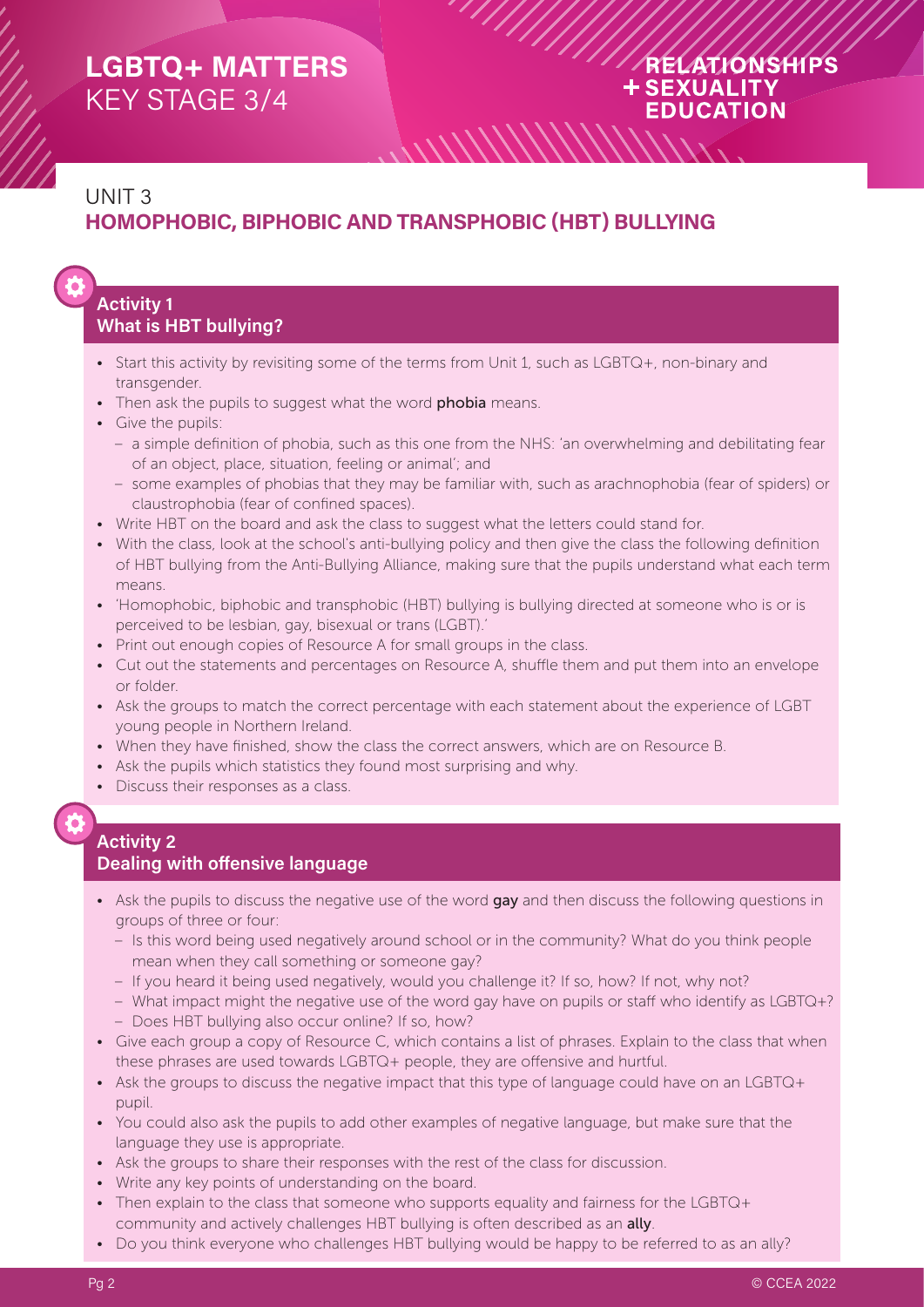#### RELATIONSHIPS **+SEXUALITY EDUCATION**

## UNIT 3 **HOMOPHOBIC, BIPHOBIC AND TRANSPHOBIC (HBT) BULLYING**

#### **Activity 3 The impact of HBT bullying**

- Ask the pupils to suggest examples of the potential negative impact that HBT bullying can have on young people.
- Divide the class into groups and give each group a copy of Resource D, which contains four examples of the impact of HBT bullying.
- Ask the pupils to add five more examples to the diagram.
- Then ask the groups to share their ideas with the rest of the class.

#### **Activity 4 What can your school do?**

- Give each pupil a Post-it note and ask them to write down one way to prevent HBT bullying in their school and make it a safe and inclusive space for all pupils. Revisit the concept that someone can object to or prevent bullying without necessarily agreeing with how other people live their lives.
- Ask the pupils to stick their Post-it note on the board or classroom wall.
- Then ask the pupils to walk round the displayed Post-it notes, read each suggestion and agree their top six ways to prevent and stop HBT bullying.
- Give each pupil a copy of Resource E, which is their Class Promise for Preventing HBT Bullying.
- Ask the pupils to complete the promise by writing down the top six ways they have agreed to prevent and stop HBT bullying.
- Then offer the pupils the opportunity to sign an individual promise and agree to be ambassadors for the school in preventing HBT bullying. Pupil decisions to sign or not must be respected. Ensure that disclosure of bullying of any sort is dealt with through implementing the school's anti-bullying policy.

#### **Activity 5 Review of learning intentions**

It's important that pupils have opportunities to reflect on their learning. You can choose from a range of methods detailed in our [Active Learning and Teaching Methods for Key Stage 3](https://ccea.org.uk/downloads/docs/ccea-asset/Curriculum/Active%20Learning%20and%20Teaching%20Methods%20for%20Key%20Stage%203.pdf) resource, such as:

- Dartboard Evaluation
- Graffiti Board
- Fist-to-Five
- KWL (Know Want to Know Learned) Grid
- Post-It Collection
- Think, Pair and Share.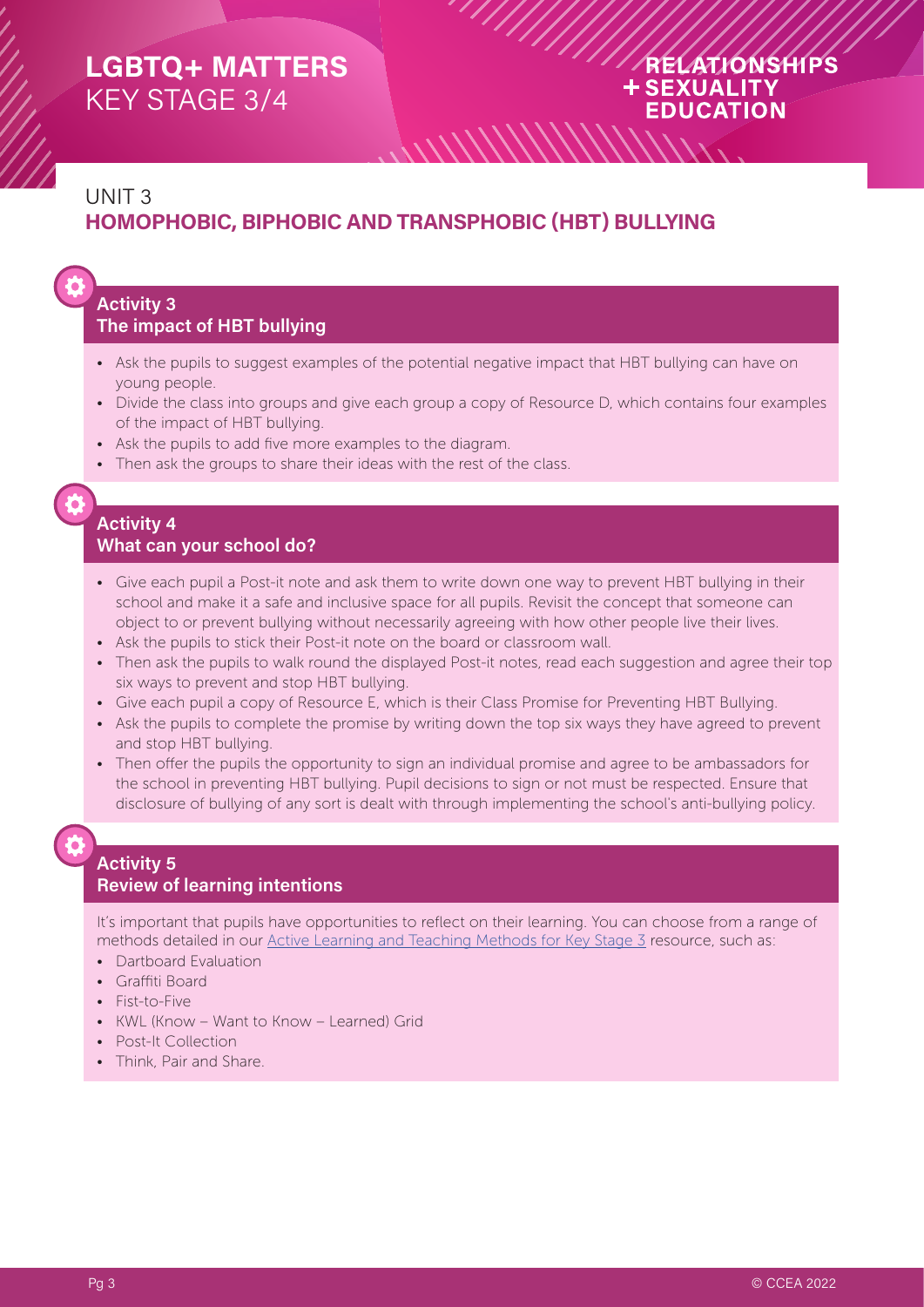#### RELATIONSHIPS + SEXUALITY **EDUCATION**

## RESOURCE A: **MATCH THE STATEMENT WITH THE CORRECT PERCENTAGE**

 $\frac{1}{2}$ 

| <b>Statement</b>                                                                                                                   | Percentage |
|------------------------------------------------------------------------------------------------------------------------------------|------------|
| Young people who reported being bullied in school because<br>of their sexual orientation and/or gender identity                    | 68%        |
| Young people who experienced homophobic or transphobic<br>attitudes from family members                                            | 50%        |
| Young people who reported self-harming because of their<br>sexual orientation and/or gender identity                               | 52%        |
| LGBT young people who said they felt compelled to<br>move away from the family home to find accommodation<br>elsewhere             | 26%        |
| Young people who dropped out of school because of their<br>experiences based on their sexual orientation and/or gender<br>identity | 12%        |
| The rate of truancy among LGBT young people because of<br>their negative experiences in school                                     | 25%        |
| Young people who reported experiencing suicidal thoughts<br>because of their sexual orientation and/or gender identity             | 61%        |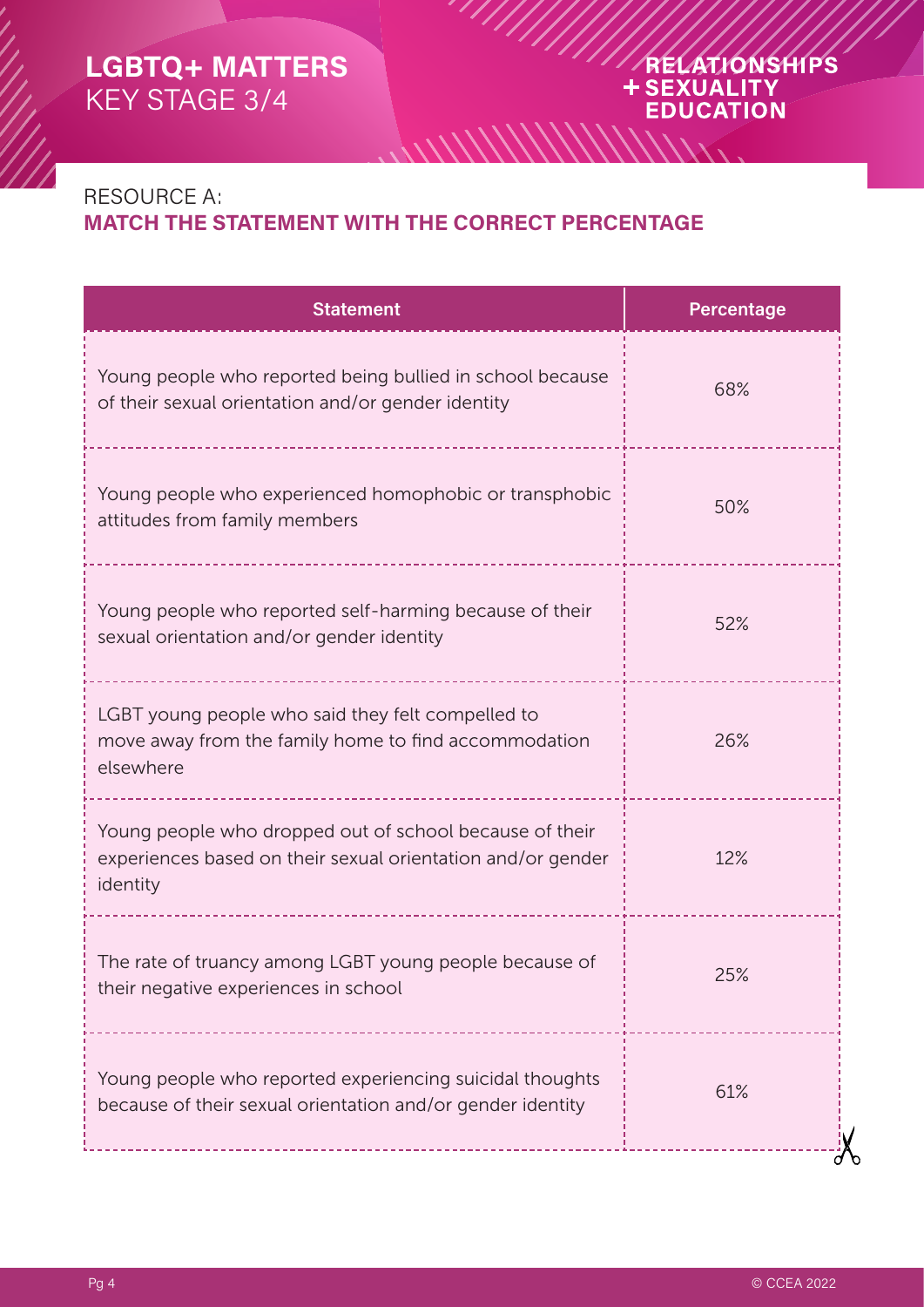#### RELATIONSHIPS **+SEXUALITY EDUCATION**

#### RESOURCE B: **MATCH THE STATEMENT WITH THE CORRECT PERCENTAGE (CORRECT ANSWERS)**

 $\frac{1}{2}$ 

| <b>Statement</b>                                                                                                                   | <b>Percentage</b> |
|------------------------------------------------------------------------------------------------------------------------------------|-------------------|
| Young people who reported being bullied in school because<br>of their sexual orientation and/or gender identity                    | 68%               |
| Young people who experienced homophobic or transphobic<br>attitudes from family members                                            | 50%               |
| Young people who reported self-harming because of their<br>sexual orientation and/or gender identity                               | 52%               |
| LGBT young people who said they felt compelled to<br>move away from the family home to find accommodation<br>elsewhere             | 26%               |
| Young people who dropped out of school because of their<br>experiences based on their sexual orientation and/or gender<br>identity | 12%               |
| The rate of truancy among LGBT young people because of<br>their negative experiences in school                                     | 25%               |
| Young people who reported experiencing suicidal thoughts<br>because of their sexual orientation and/or gender identity             | 61%               |

These figures are from [Still Shouting: The needs and experiences of young people in Northern Ireland](https://cara-friend.org.uk/wp-content/uploads/2018/08/Still-Shouting-2017.pdf)  [who identify as lesbian, gay, bisexual and/or transgender](https://cara-friend.org.uk/wp-content/uploads/2018/08/Still-Shouting-2017.pdf), available at www.cara-friend.org.uk, which was based on a survey of 270 LGBT young people aged 12–25 in Northern Ireland.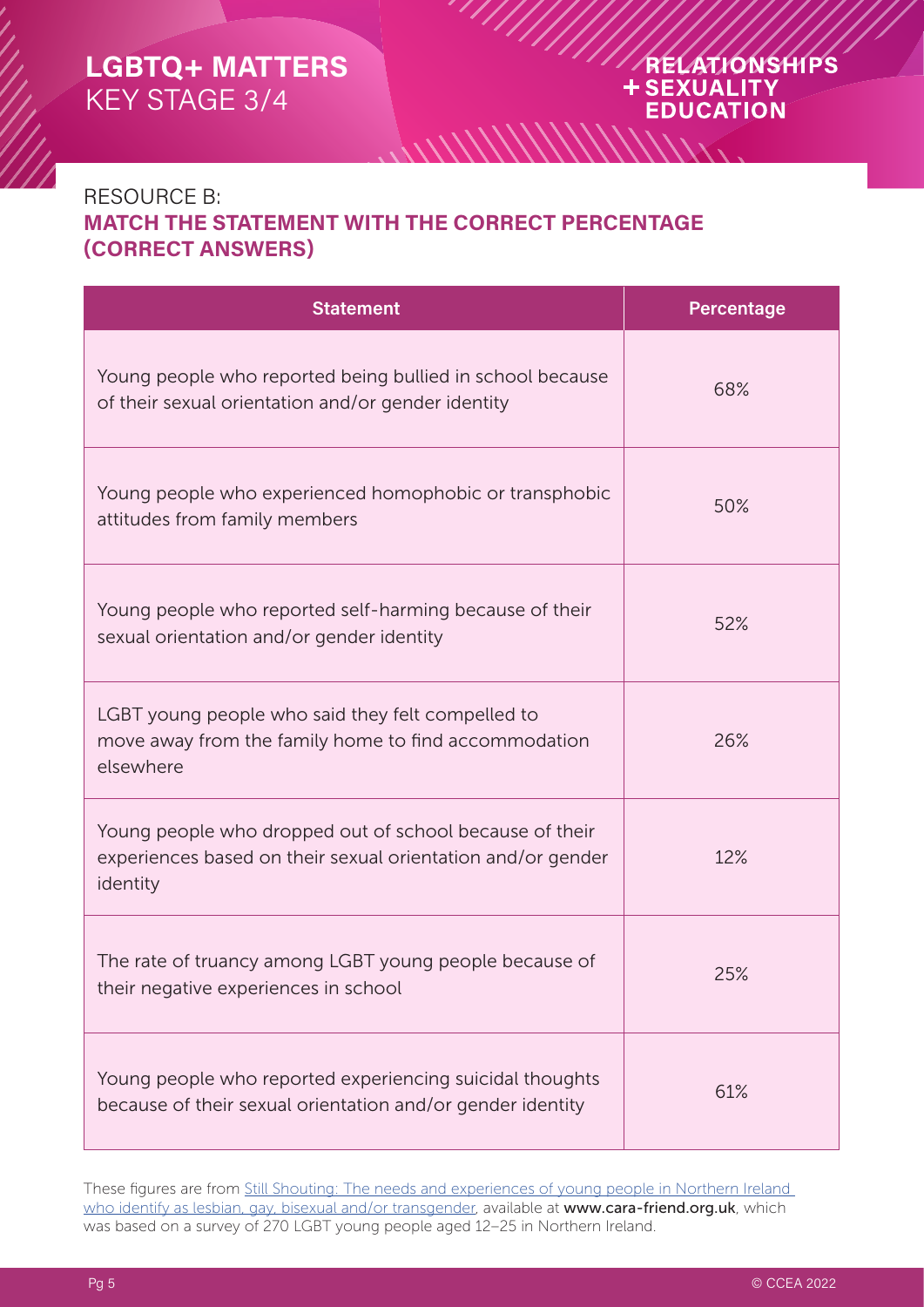#### RELATIONSHIPS **+SEXUALITY EDUCATION**

RESOURCE C: **NEGATIVE LANGUAGE AND ITS IMPACT**



 $\frac{1}{2}$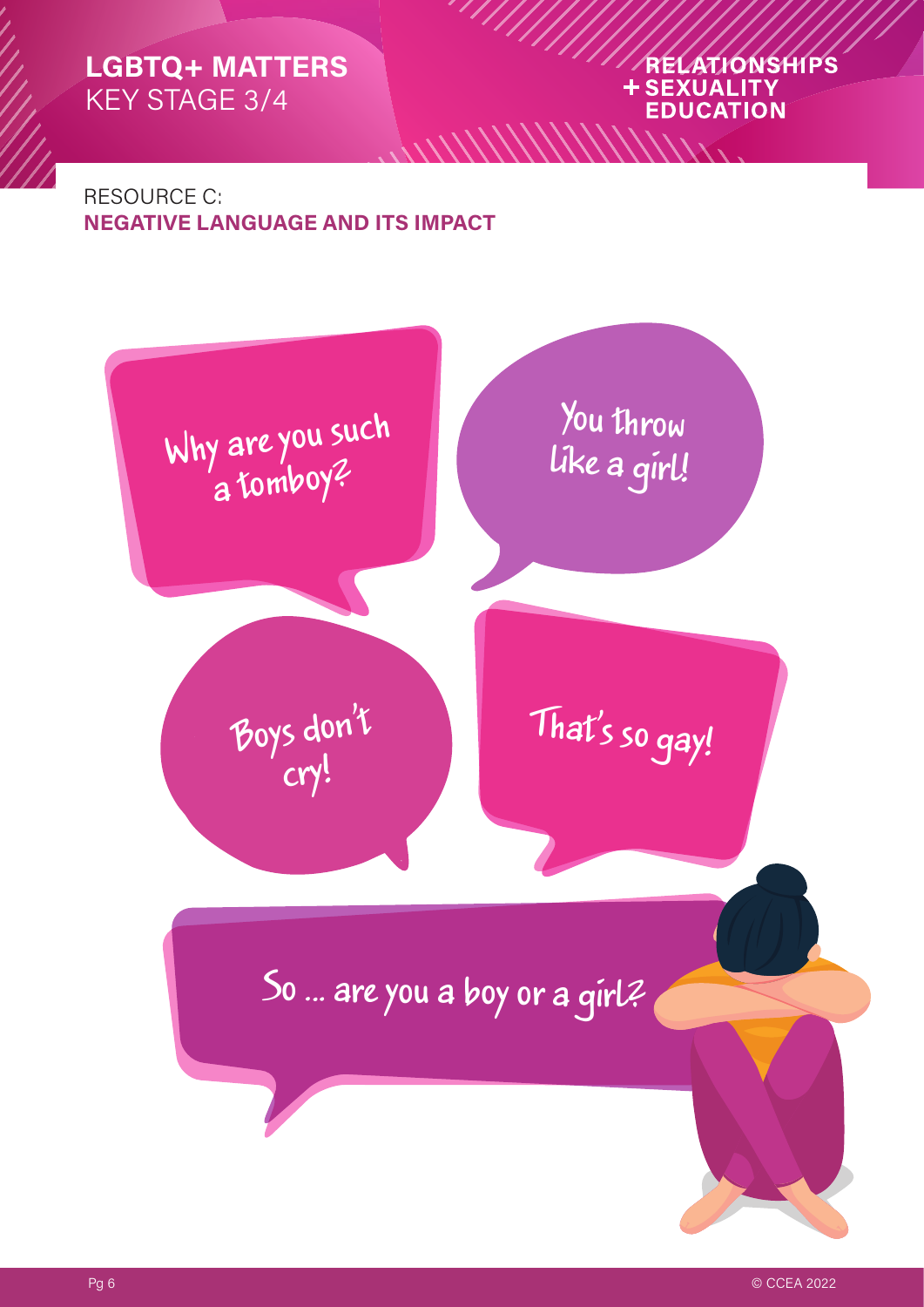# ARELATIONSHIPS

## RESOURCE D: **THE IMPACT OF HBT BULLYING ON YOUNG PEOPLE**



 $\frac{\textstyle{5.0011}}{\textstyle{5.0011}}$